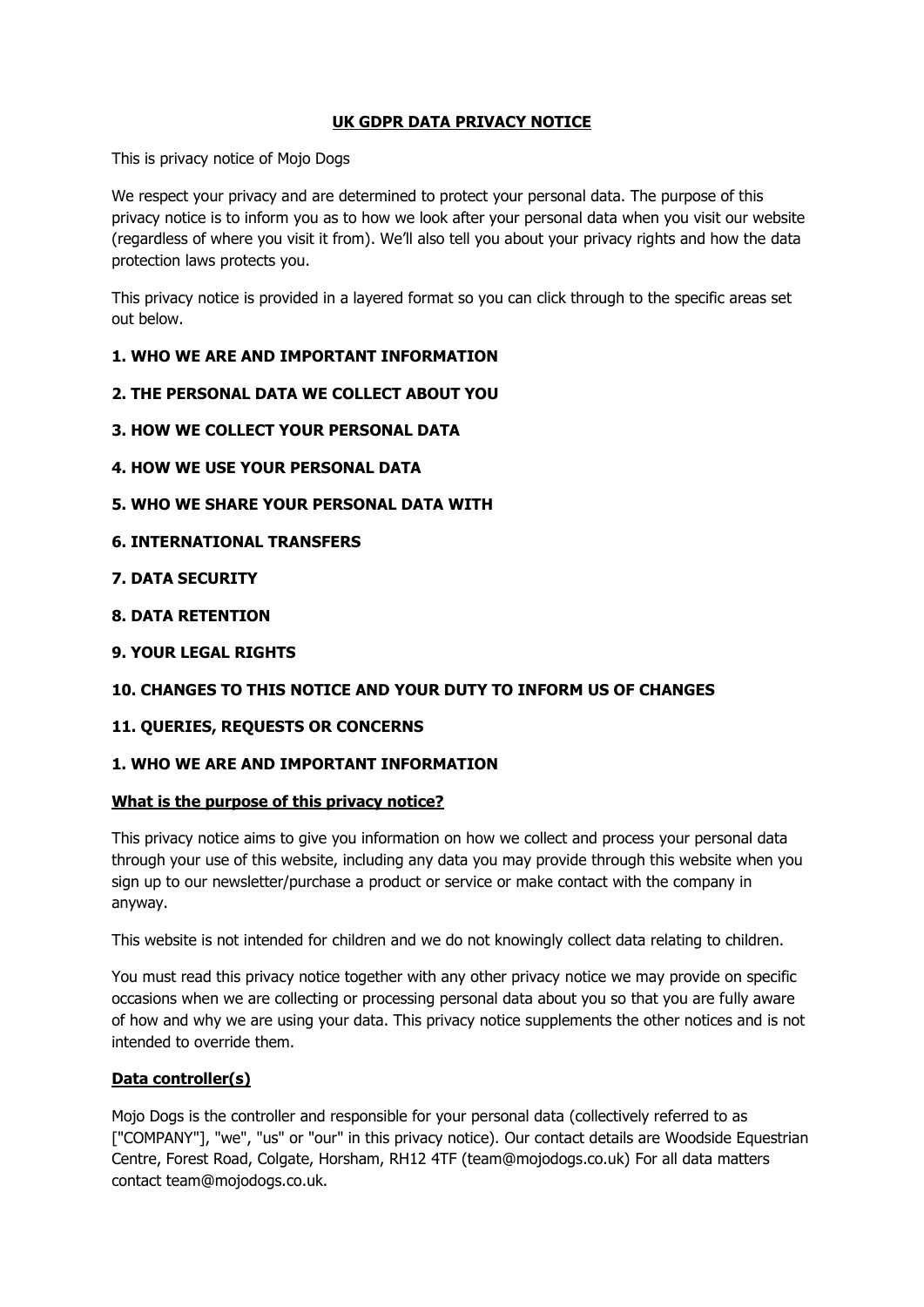# **Third-party links outside of our control**

This website may include links to third-party websites, plug-ins and applications. Clicking on those links or enabling those connections may allow third parties to collect or share data about you. We do not control these third-party websites and are not responsible for their privacy statements.

When you leave our website, we encourage you to read the privacy notice of every website you visit.

# **2. THE PERSONAL DATA WE COLLECT ABOUT YOU**

Personal data, or personal information, means any information about an individual from which that person can be identified. You can find out more about personal data from the [Information](https://ico.org.uk/global/contact-us/)  [Commissioners Office.](https://ico.org.uk/global/contact-us/)

We may collect, use, store and transfer different kinds of personal data about you which we have grouped together follows [THIS IS AN EXAMPLE LIST, PLEASE PERSONALISE IT TO YOUR BUSINESS AND THE DATA THAT YOU COLLECT]:

- **Identity Data** includes first name, last name, birthday, email, phone number, address, dogs birthday and additional information that may be requested on a contact or competition form.
- **Contact Data** includes billing address, delivery address, email address, telephone numbers.
- WE ALSO COLLECT, USE AND SHARE **AGGREGATED DATA** SUCH AS STATISTICAL OR DEMOGRAPHIC DATA FOR ANY PURPOSE. AGGREGATED DATA MAY BE DERIVED FROM YOUR PERSONAL DATA BUT IS NOT CONSIDERED PERSONAL DATA IN LAW AS THIS DATA DOES **NOT** DIRECTLY OR INDIRECTLY REVEAL YOUR IDENTITY. FOR EXAMPLE, WE MAY AGGREGATE YOUR USAGE DATA TO CALCULATE THE PERCENTAGE OF USERS ACCESSING A SPECIFIC WEBSITE FEATURE. HOWEVER, IF WE COMBINE OR CONNECT AGGREGATED DATA WITH YOUR PERSONAL DATA SO THAT IT CAN DIRECTLY OR INDIRECTLY IDENTIFY YOU, WE TREAT THE COMBINED DATA AS PERSONAL DATA WHICH WILL BE USED IN ACCORDANCE WITH THIS PRIVACY NOTICE.

We do not collect any **Special Categories of Personal Data** about you (this includes details about your race or ethnicity, religious or philosophical beliefs, sex life, sexual orientation, political opinions, trade union membership, information about your health and genetic and biometric data). Nor do we collect any information about criminal convictions and offences.

# **If you fail to provide personal data**

Where we need to collect your personal data by law, or under the terms of a contract we have with you and you fail to provide that data when requested, we may not be able to perform the contract we have or are trying to enter into with you (for example, to provide you with goods or services). In this case, we may have to cancel a product or service you have with us but we will notify you if this is the case at the time.

# **3. HOW WE COLLECT YOUR PERSONAL DATA**

We use different methods to collect data from and about you including through:

#### [INSERT DETAILS: FOR EXAMPLE,

**Directly.** You may give us your personal details by filling in forms or by corresponding with us by post, phone, email or otherwise. This includes personal data you provide when you: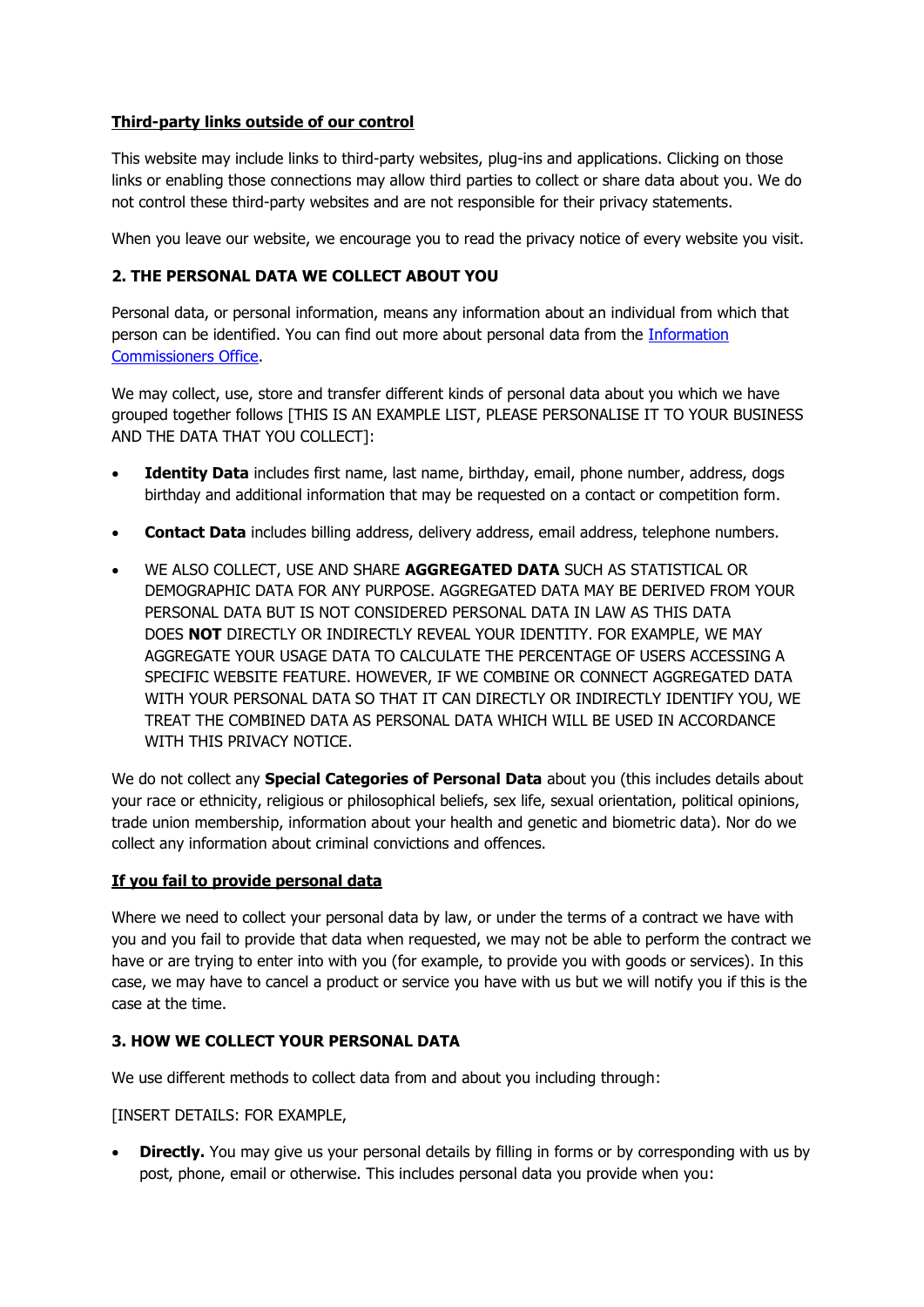- Enquire, Apply or purchase our products or services;
- Create an account on our website;
- Subscribe to our service or publications;
- Request marketing to be sent to you.

### **4. HOW WE USE YOUR PERSONAL DATA**

We will only use your personal data when the law allows us to. Most commonly, we will use your personal data in the following circumstances:

- **Performance of Contract** this means processing your data where it is necessary for the performance of a contract to which you are a party or to take steps at your request before entering into such a contract.
- **Legitimate Interest** this means the interest of our business in conducting and managing our business to enable us to give you the best service/product and the most secure experience. We make sure we consider and balance any potential impact on you (both positive and negative) and your rights before we process your personal data for our legitimate interests. We do not use your personal data for activities where our interests are overridden by the impact on you (unless we have your consent or are otherwise required or permitted to by law). You can obtain further information about how we assess our legitimate interests against any potential impact on you in respect of specific activities by emailing team@mojodogs.co.uk.
- **Comply with a legal or regulatory obligation** this means processing your personal data where it is necessary for compliance with a legal or regulatory obligation that we are subject to.

GENERALLY WE DO NOT RELY ON CONSENT AS A LEGAL BASIS FOR PROCESSING YOUR PERSONAL DATA OTHER THAN IN RELATION TO SENDING THIRD PARTY DIRECT MARKETING COMMUNICATIONS TO YOU VIA EMAIL OR TEXT MESSAGE. YOU HAVE THE RIGHT TO WITHDRAW CONSENT TO MARKETING AT ANY TIME BY CONTACTING US AT TEAM@MOJODOGS.CO.UK

# **PURPOSES FOR WHICH WE WILL USE YOUR PERSONAL DATA**

We have set out below, in a table format, a description of all the ways we plan to use your personal data, with the legal bases we rely on to do so.

Note that we may process your personal data for more than one lawful ground depending on the specific purpose for which we are using your data. Please contact us at team@mojodogs.co.uk if you need details about the specific legal ground we are relying on to process your personal data where more than one ground has been set out in the table below.

| <b>Purpose/Activity</b>              | Type of data                | <b>Lawful basis for processing</b><br>including basis of legitimate<br>interest |
|--------------------------------------|-----------------------------|---------------------------------------------------------------------------------|
| To register you as a new<br>customer | (a) Identity<br>(b) Contact | Performance of a contract with you                                              |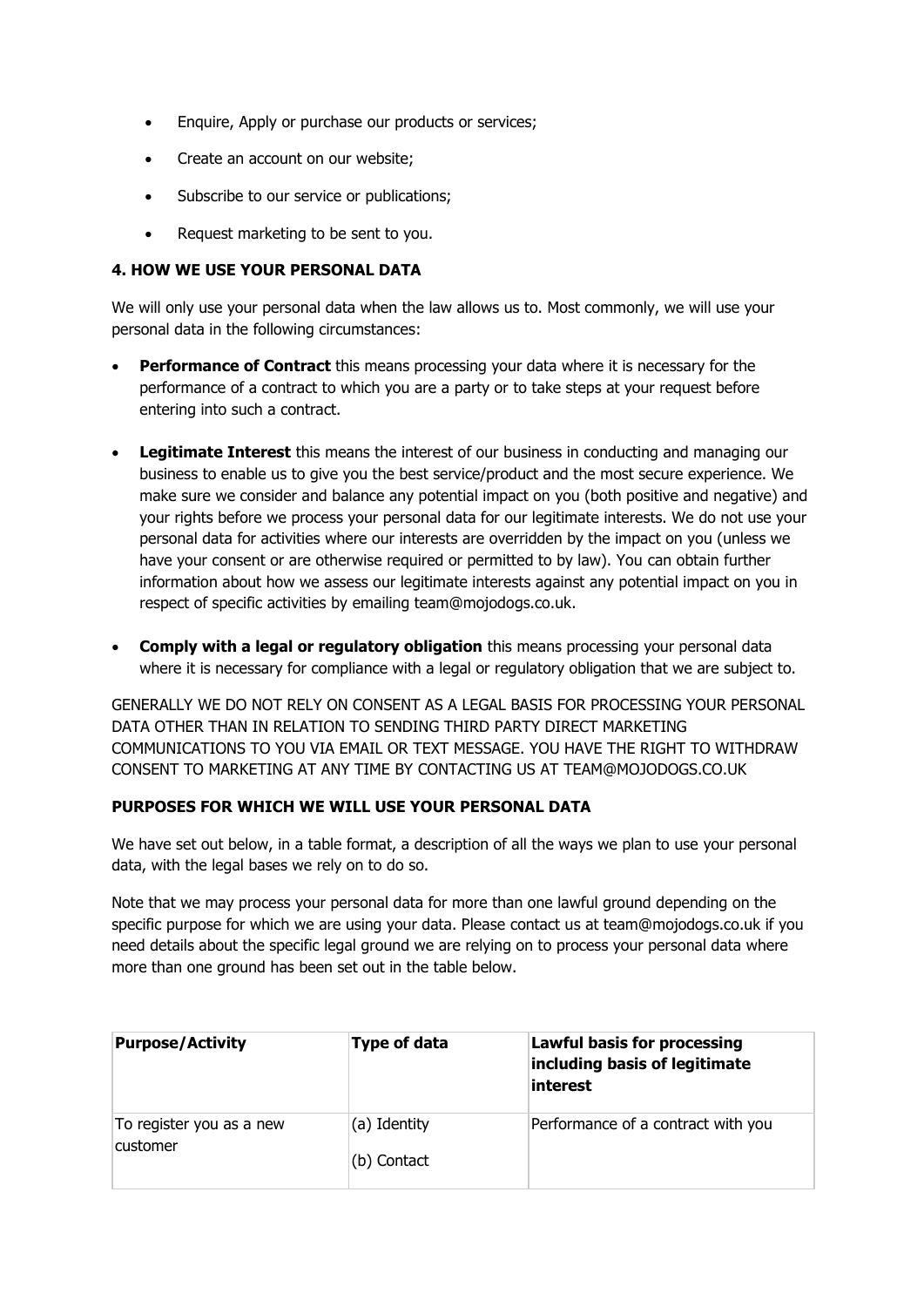### **Marketing**

We strive to provide you with choices regarding certain personal data uses, particularly around marketing and advertising.

WE HAVE ESTABLISHED THE FOLLOWING PERSONAL DATA CONTROL MECHANISMS:

### **Promotional offers from us**

We may use your Identity, Contact, Technical, Usage and Profile Data to form a view on what we think you may want or need, or what may be of interest to you. This is how we decide which products, services and offers may be relevant for you.

You will receive marketing communications from us if you have requested information from us or purchased goods or services from us or if you provided us with your details when you entered a competition or registered for a promotion or mailing list and, in each case, you have not opted out of receiving that marketing.

#### **Third-party marketing**

We will get your express opt-in consent before we share your personal data with any company outside the Mojo Dogs group of companies for marketing purposes.

### **Opting out**

You can ask us or third parties to stop sending you marketing messages at any time by following the opt-out links on any marketing message sent to your by emailing team@mojodogs.co.uk at any time.

Where you opt out of receiving these marketing messages, this will not apply to personal data provided to us as a result of a product/service purchase, product or service experience or other transactions and contact.

#### **Cookies**

You can set your browser to refuse all or some browser cookies, or to alert you when websites set or access cookies. If you disable or refuse cookies, please note that some parts of this website may become inaccessible or not function properly. For more information about the cookies we use, please see our cookie policy.

#### **Change of purpose**

We will only use your personal data for the purposes for which we collected it, unless we reasonably consider that we need to use it for another reason and that reason is compatible with the original purpose. If you wish to get an explanation as to how the processing for the new purpose is compatible with the original purpose, please contact team@mojodogs.co.uk.

If we need to use your personal data for an unrelated purpose, we will notify you and we will explain the legal basis which allows us to do so.

Please note that we may process your personal data without your knowledge or consent, in compliance with the above rules, where this is required or permitted by law.

#### **5. WHO WE SHARE YOUR PERSONAL DATA WITH**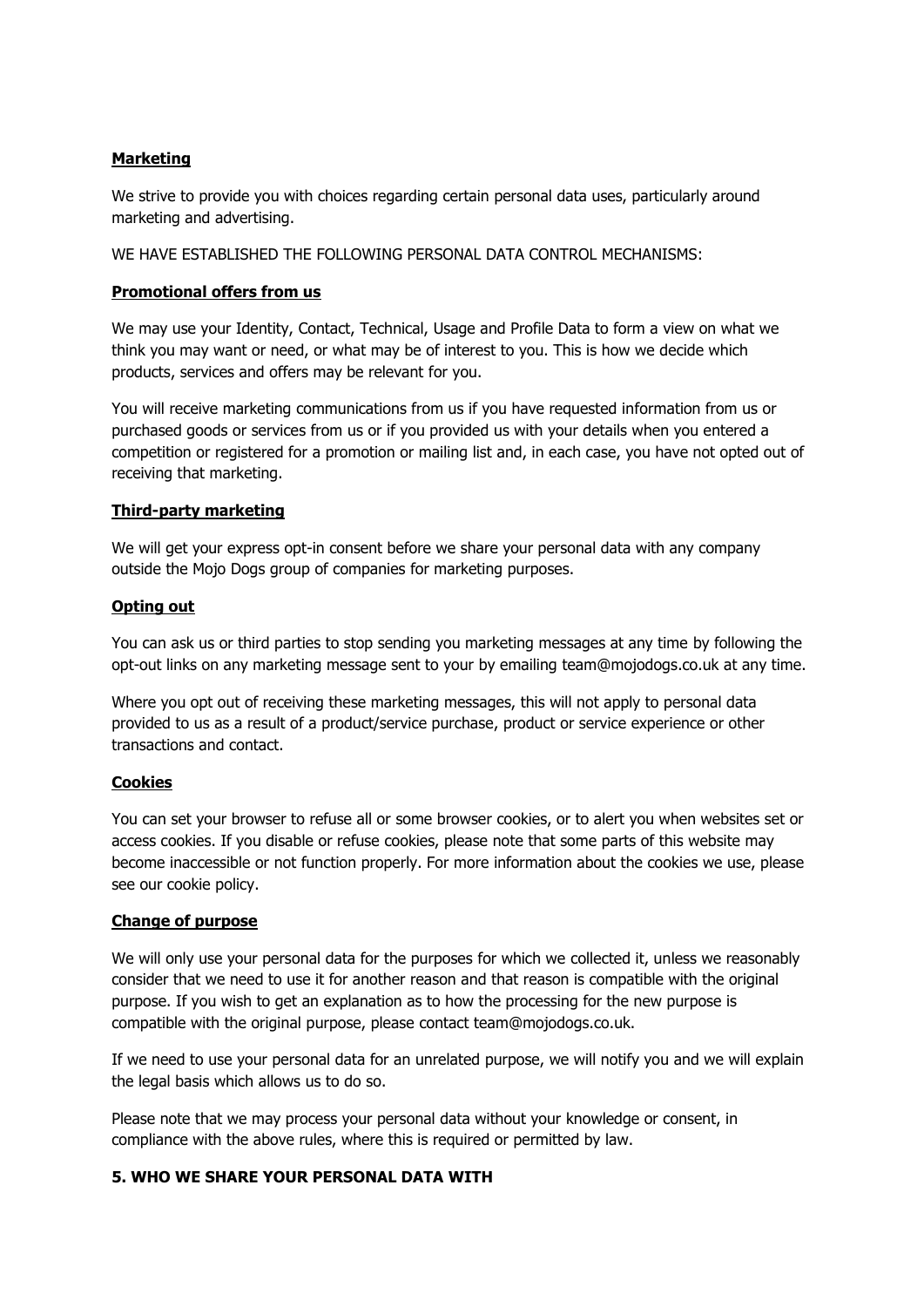We may have to share your personal data with the parties set out below for the purposes set out in the table in paragraph 4 above.

- Internal Third Parties
- External Third Parties Service for example:
	- Providers [ACTING AS PROCESSORS] based [SPECIFIC COUNTRIES] who provide [IT AND SYSTEM ADMINISTRATION SERVICES].
	- Professional advisers [ACTING AS PROCESSORS **OR** JOINT CONTROLLERS] including lawyers, bankers, auditors and insurers who provide [CONSULTANCY, BANKING, LEGAL, INSURANCE AND ACCOUNTING SERVICES].
	- HM Revenue & Customs, regulators and other authorities [ACTING AS PROCESSORS OR JOINT CONTROLLERS] based in the United Kingdom who require reporting of processing activities in certain circumstances
- Third parties to whom we may choose to sell, transfer, or merge parts of our business or our assets. Alternatively, we may seek to acquire other businesses or merge with them. If a change happens to our business, then the new owners may use your personal data in the same way as set out in this privacy notice.

We require all third parties to respect the security of your personal data and to treat it in accordance with the law. We do not allow our third-party service providers to use your personal data for their own purposes and only permit them to process your personal data for specified purposes and in accordance with our instructions.

# **6. INTERNATIONAL TRANSFERS**

WE DO NOT TRANSFER YOUR PERSONAL DATA OUTSIDE THE UK.

# **7. DATA SECURITY**

We have put in place appropriate security measures to prevent your personal data from being accidentally lost, used or accessed in an unauthorised way, altered or disclosed. In addition, we limit access to your personal data to those employees, agents, contractors and other third parties who have a business need to know. They will only process your personal data on our instructions and they are subject to a duty of confidentiality.

We have put in place procedures to deal with any suspected personal data breach and will notify you and any applicable regulator of a breach where we are legally required to do so.

# **8. DATA RETENTION**

We will only retain your personal data for as long as necessary to fulfil the purposes we collected it for, including for the purposes of satisfying any legal, accounting, or reporting requirements.

To determine the appropriate retention period for personal data, we consider the amount, nature, and sensitivity of the personal data, the potential risk of harm from unauthorised use or disclosure of your personal data, the purposes for which we process your personal data and whether we can achieve those purposes through other means, and the applicable legal requirements.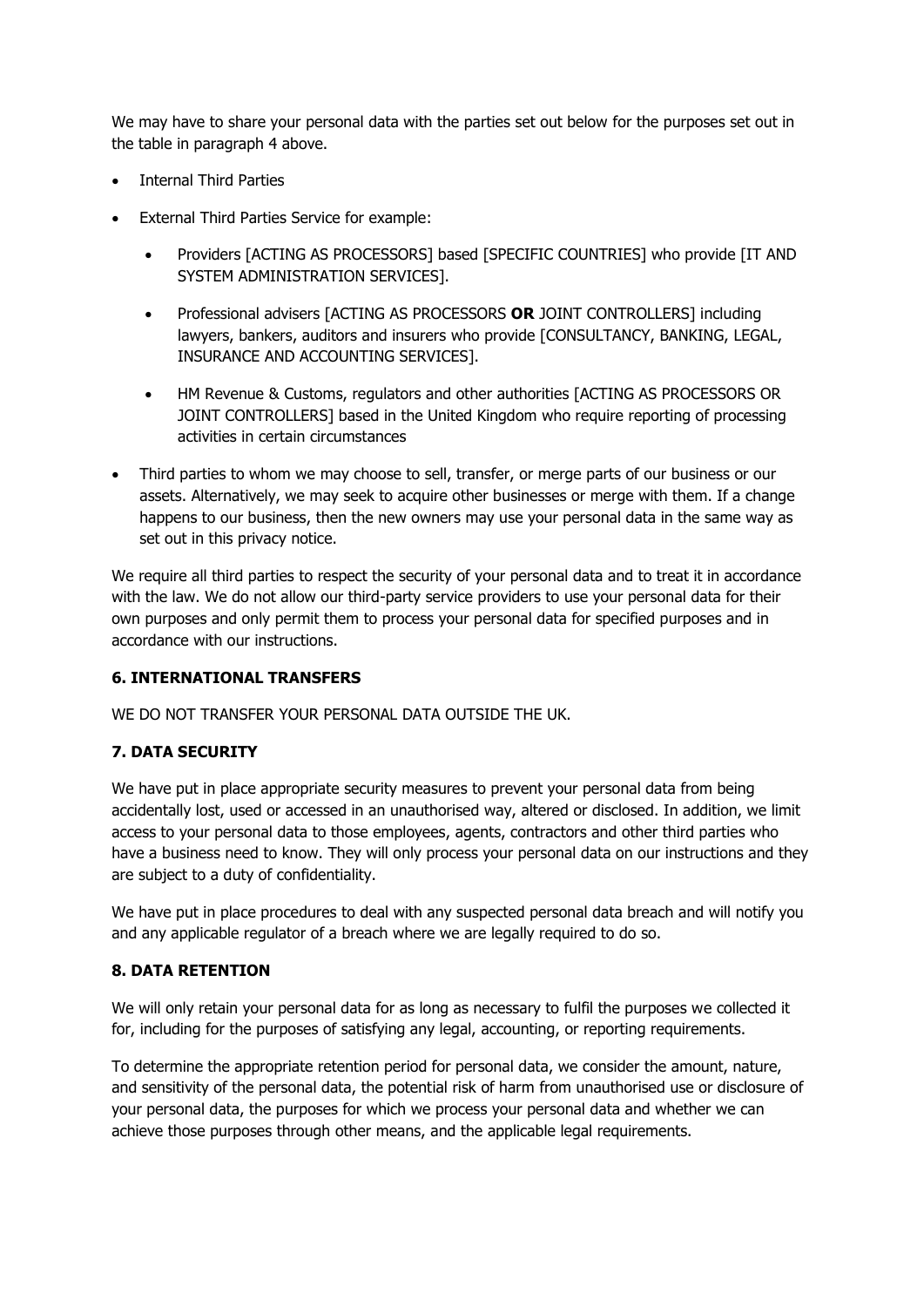By law we have to keep basic information about our customers (INCLUDING CONTACT, IDENTITY, FINANCIAL AND TRANSACTION DATA) FOR [SIX] YEARS AFTER THEY CEASE BEING CUSTOMERS FOR [TAX] PURPOSES.]

In some circumstances you can ask us to delete your data: see **Your legal rights** below for further information.

In some circumstances we may anonymise your personal data (so that it can no longer be associated with you) for research or statistical purposes in which case we may use this information indefinitely without further notice to you.

# **9. YOUR LEGAL RIGHTS**

Unless subject to an exemption under the data protection laws, you have the following rights with respect to your personal data:

- The right to request a copy of the personal data which we hold about you;
- The right to request that we correct any personal data if it is found to be inaccurate or out of date;
- The right to request your personal data is erased where it is no longer necessary to retain such data;
- The right to withdraw your consent to the processing at any time, where consent was the lawful basis for processing your data;
- The right to request that we provide you with your personal data and where possible, to transmit that data directly to another data controller, (known as the right to data portability), where applicable 9i.e. where our processing is based on consent or is necessary for the performance of our contract with you or where we process your data by automated means);
- The right, where there is a dispute in relation to the accuracy or processing of your personal data, to request a restriction is placed on further processing;
- The right to object to our processing of personal data, where applicable i.e. where processing is based on our legitimate interests (or in performance of a task in the public interest/exercise of official authority); direct marketing or processing for the purposes of scientific/historical research and statistics).

If you wish to exercise any of the rights set out above, please contact team@mojodogs.co.uk

# **No fee required – with some exceptions**

You will not have to pay a fee to access your personal data (or to exercise any of the other rights). However, we may charge a reasonable admin fee if your request is clearly unfounded, repetitive or excessive. Alternatively, we may refuse to comply with your request in these circumstances.

#### **What we may need from you**

We may need to request specific information from you to help us confirm your identity and ensure your right to access your personal data (or to exercise any of your other rights). This is a security measure to ensure that personal data is not disclosed to any person who has no right to receive it. We may also contact you to ask you for further information in relation to your request to speed up our response.

# **Time limit to respond**

We try to respond to all legitimate requests within one month. Occasionally it may take us longer than a month if your request is particularly complex or you have made a number of requests. In this case, we will notify you and keep you updated.